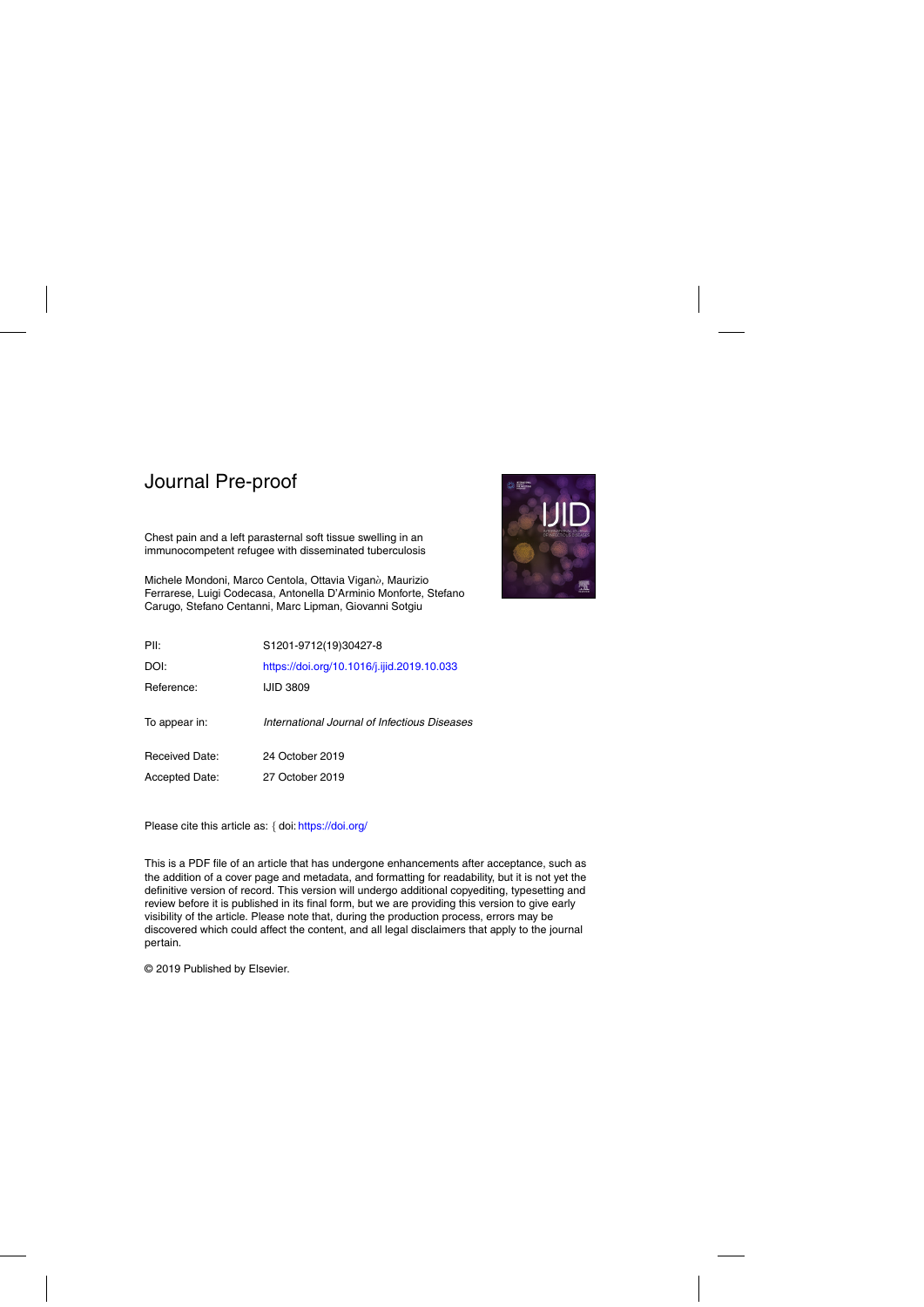# **Title: Chest pain and a left parasternal soft tissue swelling in an immunocompetent refugee with disseminated tuberculosis**

Authors: Michele Mondoni<sup>1</sup>, Marco Centola<sup>2</sup>, Ottavia Viganò<sup>3</sup>, Maurizio Ferrarese<sup>4</sup>, Luigi Codecasa<sup>4</sup>, Antonella D'Arminio Monforte<sup>3</sup>, Stefano Carugo<sup>2</sup>, Stefano Centanni<sup>1</sup>, Marc Lipman<sup>5</sup>, Giovanni Sotgiu<sup>6</sup>.

From: <sup>1</sup>Respiratory Unit, ASST Santi Paolo e Carlo, San Paolo Hospital, Department of Health Sciences, Università degli Studi di Milano, Milan, Italy; <sup>2</sup>Division of Cardiology, Cardio-Respiratory Department, ASST Santi Paolo Carlo, University of Milan, Italy; <sup>3</sup>Clinic of Infectious and Tropical Diseases, Department of Health Sciences, University of Milan, Milan, Italy; <sup>4</sup>Regional TB Reference Department, Villa Marelli Institute, ASST Grande Ospedale Metropolitano Niguarda, Milan, Italy; <sup>5</sup>University College London Respiratory, Division of Medicine, University College London, London, UK; <sup>6</sup>Clinical Epidemiology and Medical Statistics Unit, Dept of Medical, Surgical and Experimental Medicine, University of Sassari, Sassari, Italy. ces, Università degli Studi di Milano, Milan, Italy; <sup>2</sup>Division of Cardiology, Cardio-Respirement, ASST Santi Paolo Carlo, University of Milan, Italy; <sup>2</sup>Clinic of Infectious and Trects.<br>
Secs, Department of Health Scienc

Corresponding author: Michele Mondoni, Respiratory Unit, ASST Santi Paolo e Carlo, San Paolo Hospital, Department of Health Sciences, Università degli Studi di Milano; Via Di Rudinì n. 8, 20142, Milan, Italy; e-mail: michele.mondoni@asst-santipaolocarlo.it.

#### Highlights

- Tuberculosis in foreign-born immunocompetent individuals
- Cardiac tuberculosis is a rare condition
- High incidence of extra-pulmonary tuberculosis in migrant patients

#### **Abstract**

An immunocompetent migrant with chest pain was admitted to an Italian hospital. CT scan showed a left pectoral abscess and osteomyelitis of the sternum. The infection spread into the anterior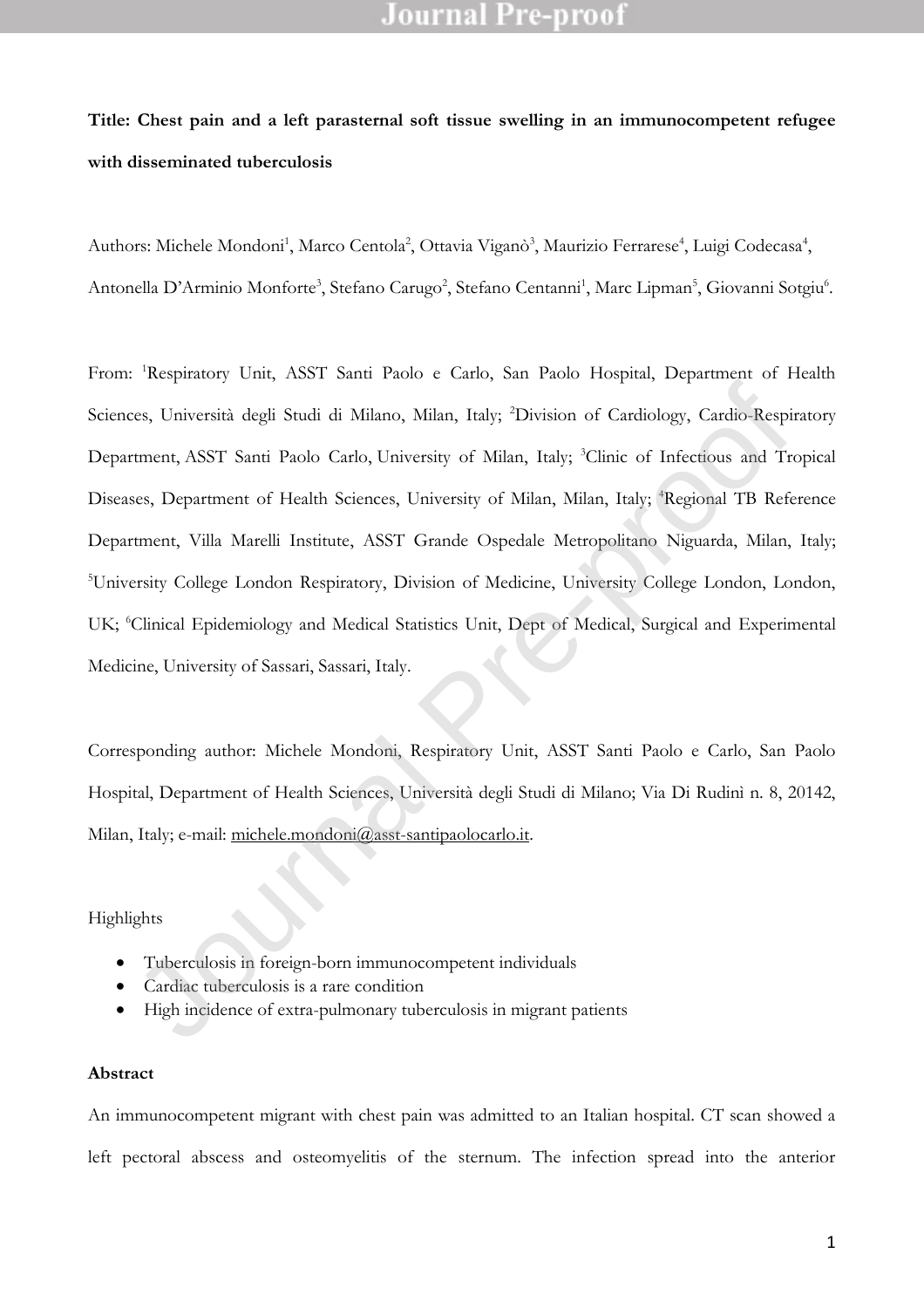mediastinum near to the pericardium and the heart, where an atrial mass was confirmed by echocardiography. Disseminated tuberculosis was diagnosed.

Keywords: disseminated tuberculosis, heart mass, TB, bronchoscopy, migration

#### **Text**

#### **Case presentation**

A 28-year-old Malian male refugee (height: 185 centimeters; weight: 73.4 kilograms; body mass index: 21.5) was assessed in an Italian Emergency Department complaining of mild chest pain associated with a left parasternal soft swelling. This had increased in size over the last four months. The patient did not report weight loss, malaise, and cough.

He had left Libya one year earlier and had been staying in a refugee hostel in Italy, where he was screened to rule out active tuberculosis (TB). At that point he was asymptomatic, his tuberculin skin test (23 millimeters) and Quantiferon test (QF-TB Gold plus®) were positive; a chest X-ray was normal. Treatment for latent TB infection (LTBI) was not prescribed as he reported having had 6 months of anti-tuberculosis therapy (ATT) before he left his country of origin.

The patient looked well and was afebrile. Abdominal, pulmonary and cardiac examination was unremarkable. A subcutaneous soft swelling was noted in the left parasternal region.

Positive initial laboratory blood tests were: mild monocytosis  $(0.85 \times 10^3/\mu l)$ ; normal reference range: 0.2-0.8 x 10<sup>3</sup>/µl), increased lactate dehydrogenase (657 U/L; normal reference range: 313-618 U/L) and serum C-reactive protein (21.1 mg/L; normal reference range: <5 mg/L); lymphocyte counts (2.07 x 10<sup>3</sup>/ $\mu$ l; normal reference range: 1-3.4 x 10<sup>3</sup>/ $\mu$ l) and hemoglobin level (12.2 g/dL; normal reference range: 12-16 g/dL) were unremarkable. His electrocardiogram showed right bundle branch block. vas assessed in an Italian Emergency Department complaining of mild chest pain associated<br>parasternal soft swelling. This had increased in size over the last four months. The patient d<br>weight loss, malaise, and cough.<br>All

A contrast-enhanced chest computed tomography (CT) showed several partially cavitated lung nodules in both upper lobes plus mediastinal lymphadenopathy. A thin walled fluid-containing cavity sized 7x3 cm was detected in the left pectoral muscle, together with focal osteolysis surrounded by an area of osteosclerosis in the sternal body. In the right atrium a large contrast enhancing mass was detected.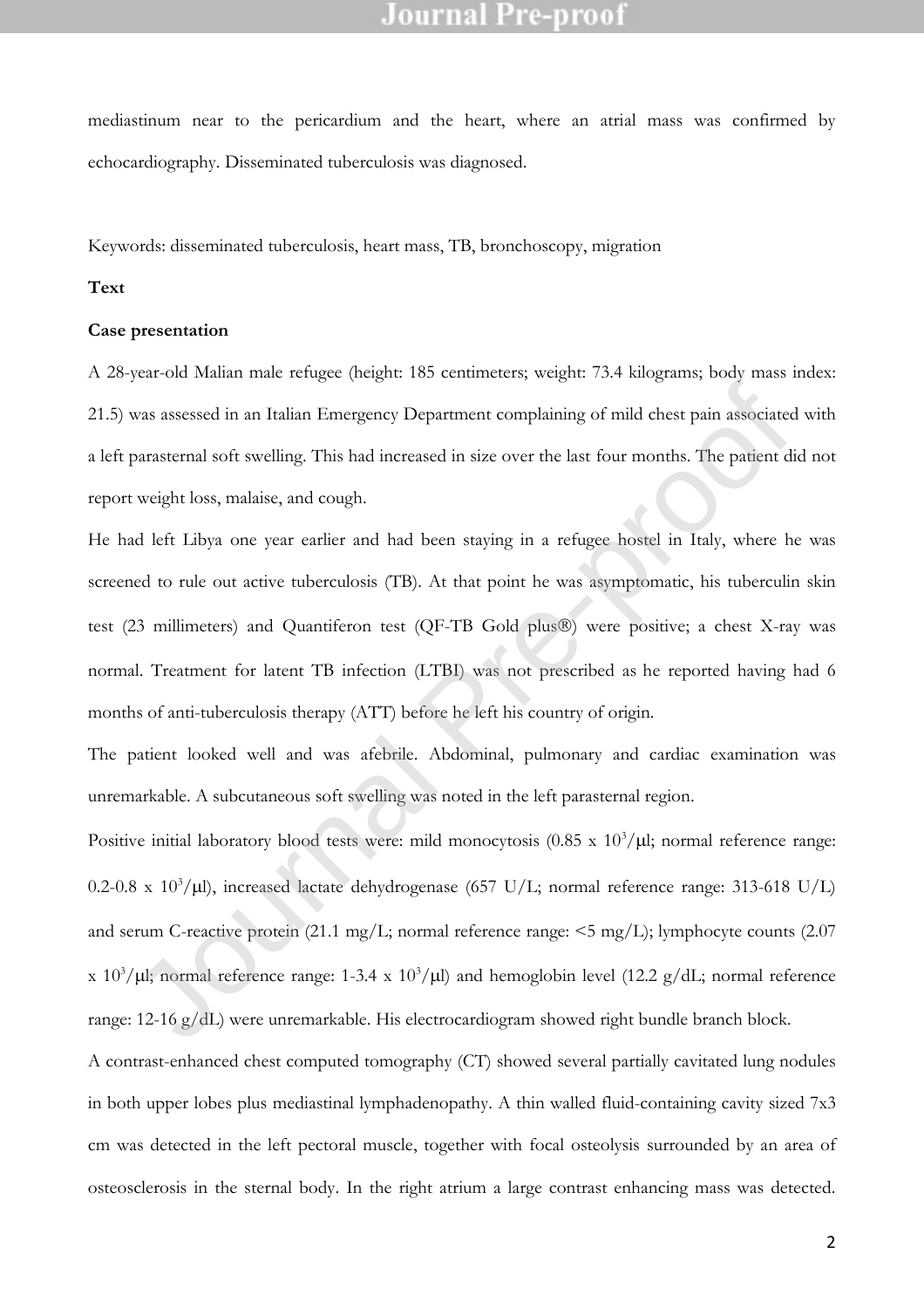(Figure 1A-E). No pulmonary artery or vena caval thromboses were present and abdominal imaging was normal.

A transthoracic echocardiography showed a large mass extending caudally across the tricuspid valve with a smooth surface and attached to the roof and to the antero-lateral wall of the right atrium (Figure 1F), characterized by a heterogeneous echogenicity with areas of echolucency. Furthermore, mild tricuspid regurgitation, without any other flow obstruction, was detected by color Doppler echocardiography,

The patient was admitted and other co-infections were excluded (*i.e.*, Treponema pallidum, human immunodeficiency virus (HIV), hepatitis C virus, hepatitis B virus). Sputum specimens could not be collected.

A bronchoscopy with a bronchoalveolar lavage (BAL) in the left upper lobe and a transthoracic CTguided biopsy of the parasternal lesion were performed. Xpert MTB/RIF® on both specimens was positive for rifampicin-susceptible *Mycobacterium tuberculosis* complex (MTB), subsequently confirmed by liquid culture results. Drug susceptibility testing was performed on both BAL and pectoral abscess samples and did not reveal any drug resistances to the first-line anti-TB drugs.

The standardized regimen recommended by the World Health Organization (*i.e.*, Isoniazid 300 milligrams (mg)/day, Rifampicin 600 mg/day, Ethambutol 1,600 mg/day, and Pyrazinamide 1,500 mg/day) for a 2-month intensive therapy, followed by a 4-month continuation phase with Isoniazid and Rifampicin) was administered together with low molecular weight heparin for the high thrombotic risk (Nahid et al, 2016). Self-administered therapy regimen was adopted. Clinical recovery was prompt. However, after 14 days of treatment he refused to stay in hospital to have further procedures including cardiac magnetic resonance imaging and transoesophageal echocardiography. Following the first outpatient visit (one month after the administration of the anti-TB drugs), he did not seek further care, and was lost to follow-up. antient was admitted and other co-infections were excluded (*i.e.*, Treponema pallidum, hoodeficiency virus (HIV), hepatitis C virus, hepatitis B virus). Sputum specimens could r ted.<br>
Hendebescopy with a bronchoalveolar

#### **Discussion**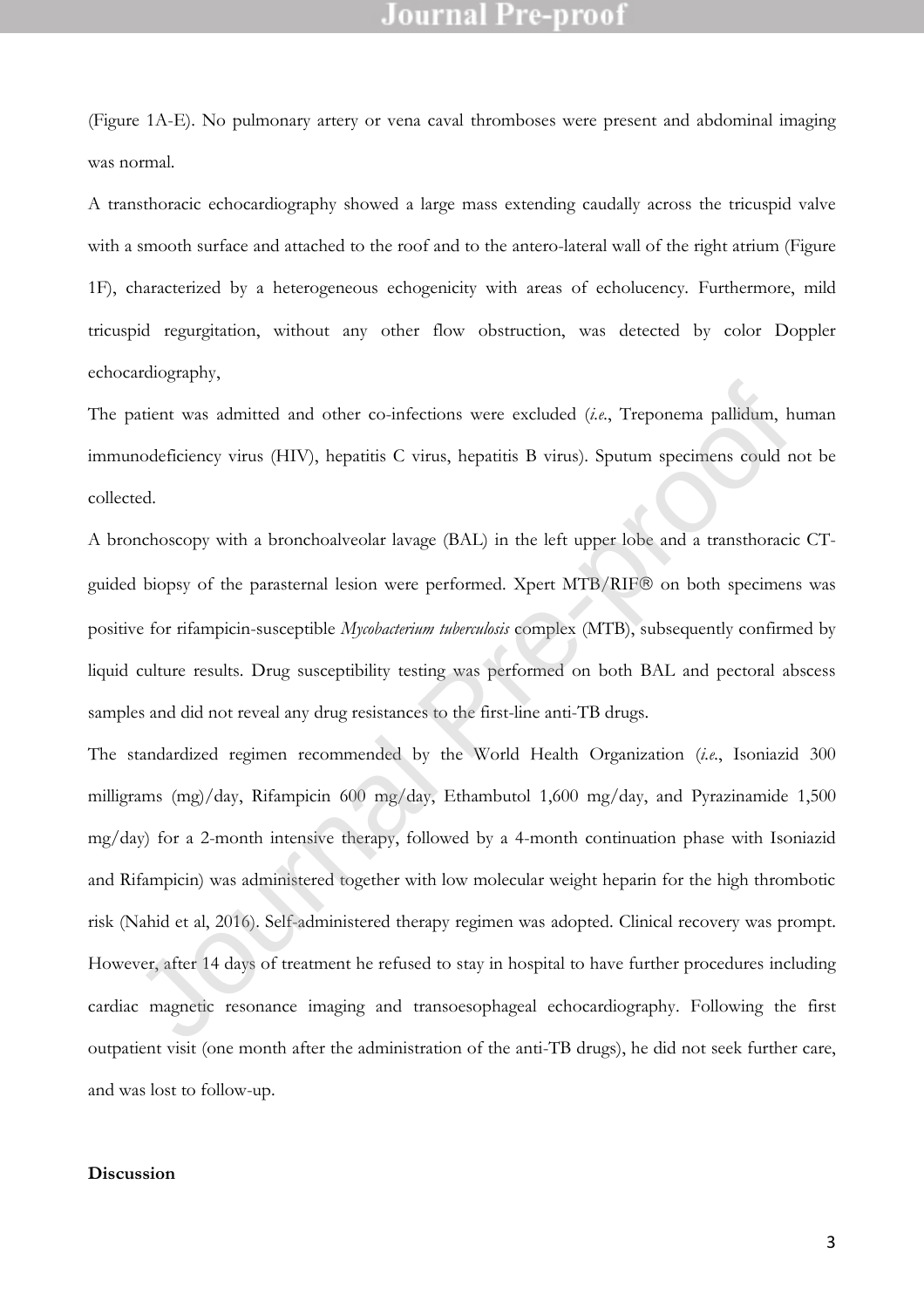Disseminated TB is a rare form of disease (1–5% of all TB cases) caused by MTB identified in blood or bone marrow samples, from liver biopsies, or from specimens collected in  $\geq 2$  non-contiguous organs (Crump et al., 2003; Suarez et al., 2019). Extra-pulmonary dissemination, whose pathogenesis is largely unknown, depends on the haematogenous or lymphatic spread of MTB from the primary site of infection (Suarez et al., 2019; Qian et al., 2018). Myocardial TB may occur following hematogenous/lymphatic MTB spread or direct transmission from the lung to the pericardium.

Notably few cases of cardiac TB have been described, with the majority affecting the right atrium ((Suarez et al., 2019; Rao et al., 2012; Goyal et al., 2005).

Here, we hypothesize that the patient might have been exposed to inadequate therapy to cure his previous pulmonary disease, and that MTB reactivation occurred after his arrival in Italy as a result of a potential temporary immunodeficiency related to poor environmental conditions, which favoured a mycobacterial haematogenous/lymphatic dissemination from the lung to the pectoral muscle (migrant groups are at high risk of reactivation following displacement and arrival in their new country). The muscular infection caused osteomyelitis of the sternal body and, then, spread into the anterior mediastinum near to the pericardium and the heart. by the cases of earticle 1*D* where identicating, who including the right is exert al., 2019; Rao et al., 2012; Goyal et al., 2005).<br>We hypothesize that the patient might have been exposed to inadequate therapy to curs pu

Despite a cardiac thrombus or neoplasm may not be ruled out, based on clinical findings, CT and echocardiography signs, the atrial mass was deemed highly suspicious for myocardial TB. The atrial mass might represent the clinical outcome of a MTB infection which started from the mediastinal abscess.

Disseminated TB occurs more frequently in immunocompromised patients (up to 85% of the cases), mostly in people living with HIV (Crump et al., 2003; Suarez et al., 2019; Qian et al., 2018). However, cases of disseminated disease in healthy refugees have been recently described, suggesting the role of potentially virulent *Mycobacterium tuberculosis* strains and/or a specific genetic pattern of the host, or the stress associated with movement (Suarez et al., 2019).

During the last decade, intensified migration flows from Africa to Europe have increased the total number of TB cases in low TB incidence countries, such as Italy (Dara et al., 2016; Mondoni et al.,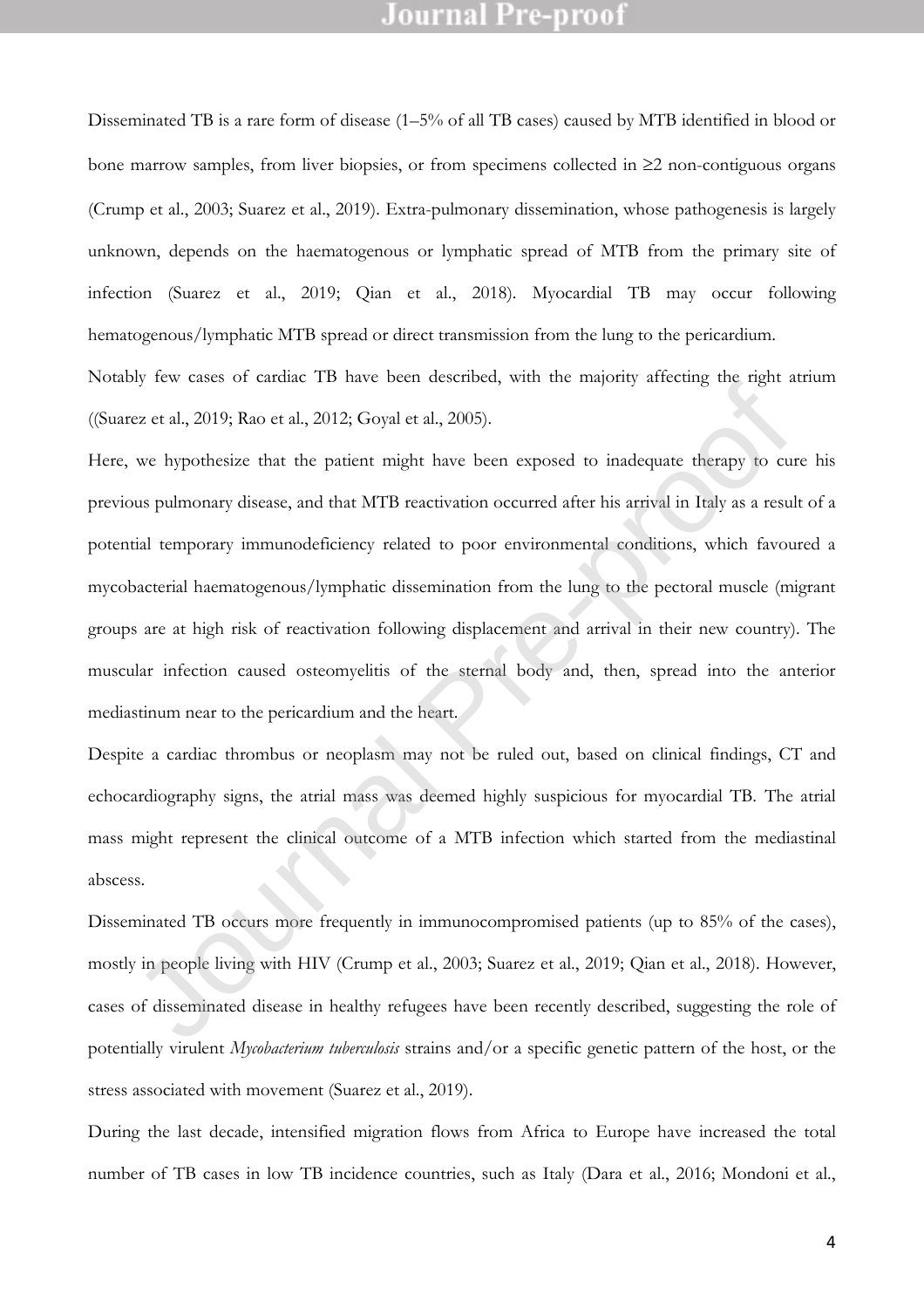2018). Furthermore, unusual clinical presentations are frequently described in migrants, with extrapulmonary TB forms being most frequently diagnosed in Africans (Mondoni et al., 2018; Sotgiu et al., 2017; Suarez et al., 2019).

Stressful events, malnutrition, and poverty can affect the immune system, increasing the probability of TB disease from LTBI acquired in the country of origin, and/or severe and rare clinical events (Sotgiu et al., 2017; Suarez et al., 2019).

Furthermore, limited access to healthcare facilities, atypical or rare clinical pictures, and poor TB knowledge of healthcare workers in high income countries may result in a delayed diagnosis and therapy (Sotgiu et al., 2017; Suarez et al., 2019).

In cases of suspected disseminated TB the diagnostic algorithm should be comprehensive and rapid: the spread of MTB to multiple and/or vital organs (e.g., the heart) may result in life-threatening events Suarez et al., 2019; Khan et al., 2019).

Sensitive and specific imaging tests (e.g., CT, magnetic resonance imaging, positron emission tomography) are crucial to assess the extent of the disease. In case of sputum smear negative patients and of those with multiple body-site infections, invasive tests (e.g., bronchoscopy, imaging-guided biopsy, etc.) should be performed promptly to collect adequate specimens for microbiology and histopathology to rule out TB disease and its life-threatening complications prior to blind treatment (Mondoni et al., 2017; Suarez et al., 2019; Khan et al., 2019). Notably, the differential diagnosis may include the following medical conditions: lymphoma, connective tissue malignancies, fungal and bacterial infections (Khan et al., 2019). ledge of healthcare workers in high income countries may result in a delayed diagnosis y (Sotgiu et al., 2017; Suarez et al., 2019).<br>Ses of suspected disseminated TB the diagnostic algorithm should be comprehensive and<br>rea

No specific guidelines exist on the ideal duration of therapy for disseminated (both drug susceptible and resistant) TB. It should depend on the affected organs (Suarez et al., 2019).

The cascade of care for migrants should be implemented and scaled-up at national and local level. More efforts are needed in high income countries to improve the TB management of vulnerable populations at highest risk of TB disease (e.g., migrants and refugees) (Dara et al., 2016).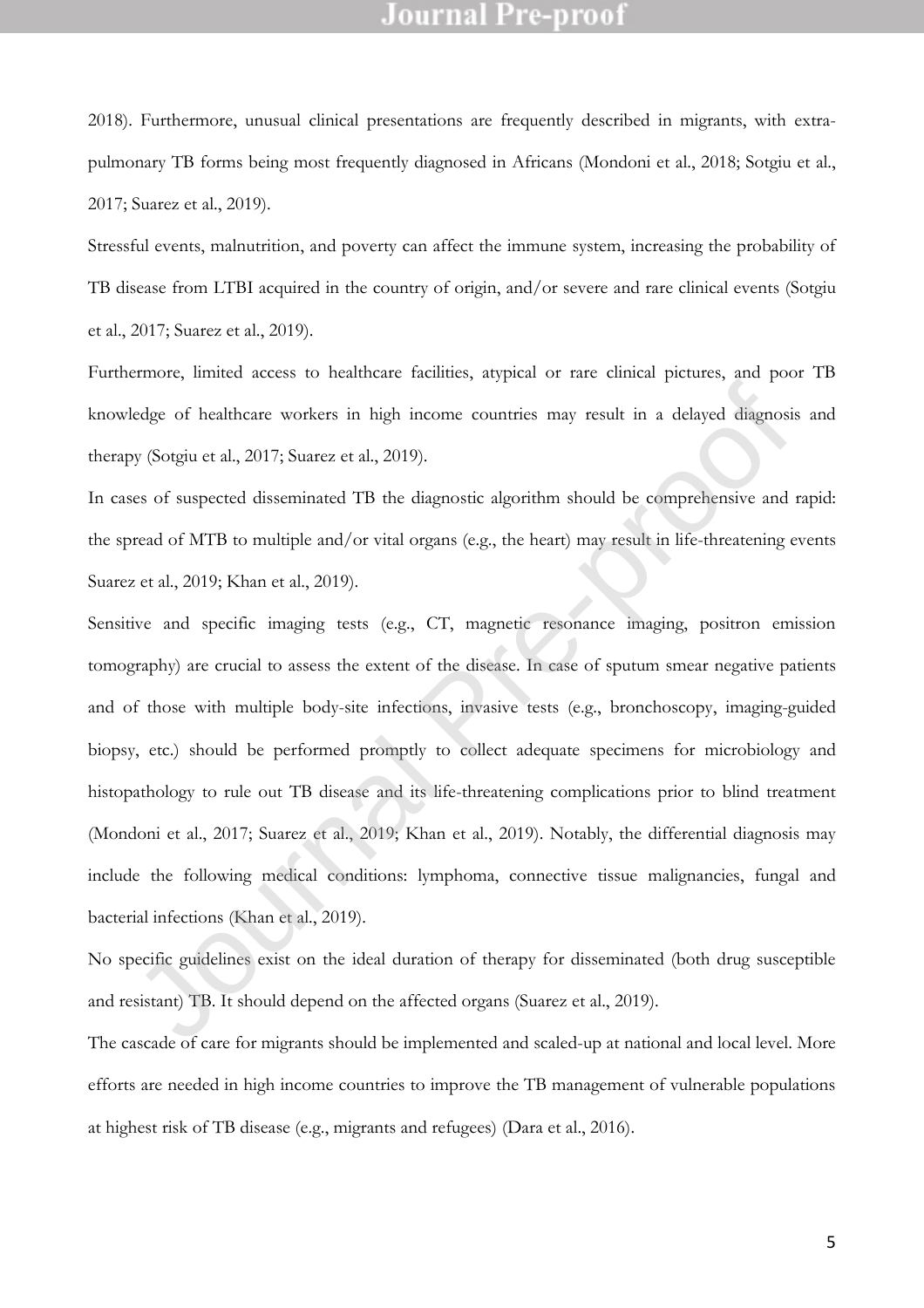Funding sources: this research did not receive any specific grant from funding agencies in the public, commercial, or not-for-profit sectors.

This observational study did not require an ethical approval according to the Italian law on observational studies.

The Authors do not have any conflict of interest.

#### **References**

- 1. Crump JA, Reller LB. Two decades of disseminated tuberculosis at a university medical center: the expanding role of mycobacterial blood culture. Clin Infect Dis 2003;37(8):1037-43
- 2. Dara M, Solovic I, Sotgiu G, et al. Tuberculosis care among refugees arriving in Europe: a ERS/WHO Europe Region survey of current practices. Eur Respir J 2016;48(3):808-17
- 3. Goyal NK, Saxena A, Chopra P. Complete resolution of a large intracardiac mass with medical treatment: an echocardiographic follow up. Heart 2005; 91(8): 1046.
- 4. Khan FY. Review of literature on disseminated tuberculosis with emphasis on the focused diagnostic workup. J Family Community Med 2019;26(2):83-91
- 5. Mondoni M, Repossi A, Carlucci P, et al. Bronchoscopic techniques in the management of patients with tuberculosis. Int J Infect Dis 2017;64:27–37.
- 6. Mondoni M, Viganò O, Ferrarese M, et al. Haemoptysis and fever in a young refugee from Somalia. Int J Infect Dis 2018;77:57-60
- 7. Nahid P, Dorman SE, Alipanah N, et al. Official American Thoracic Society/Centers for Disease Control and Prevention/Infectious Diseases Society of America Clinical Practice Guidelines: Treatment of Drug-Susceptible Tuberculosis. Clin Infect Dis 2016;63:e147–e195. cnecs<br>
Crump JA, Reller LB. Tw[o](https://www.ncbi.nlm.nih.gov/pubmed/30315989) decades of disseminated tuberculosis at a university medical<br>
che expanding [ro](https://www.ncbi.nlm.nih.gov/pubmed/27492827)le [of](https://www.ncbi.nlm.nih.gov/pubmed/14523767) mycobacterial blood culture. Clin Infeet Dis 2003;37(8):1037.43<br>
Dara M, Solovie I, Sotgiu G, et al. Tuber
- 8. Qian X, Nguyen DT, Lyu J, et al. Risk factors for [extrapulmonary](https://www.ncbi.nlm.nih.gov/pubmed/29872046) dissemination of tuberculosis [and associated mortality during treatment for](https://www.ncbi.nlm.nih.gov/pubmed/29872046) extrapulmonary tuberculosis. Emerg Microbes Infect 2018;7(1):102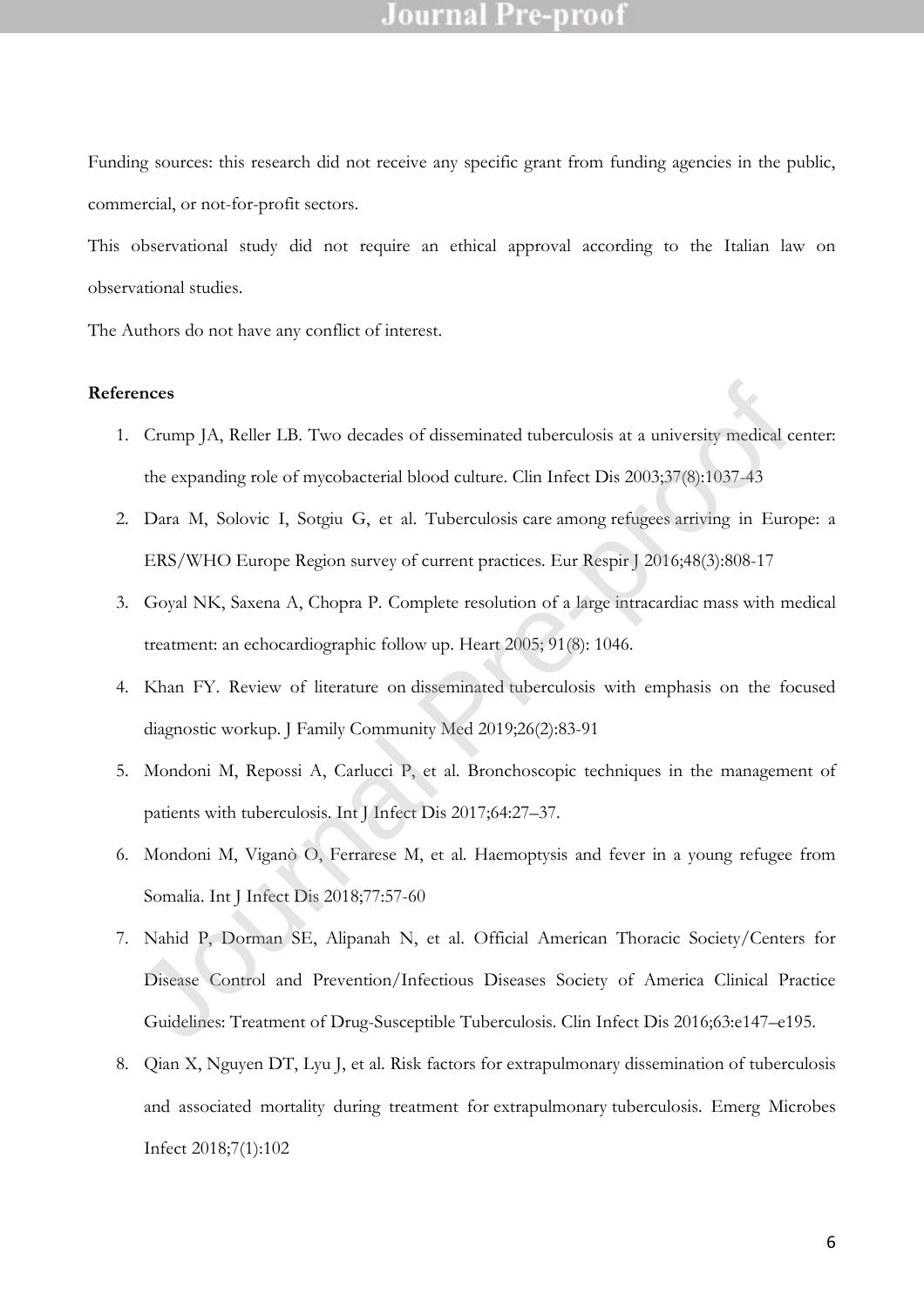- 9. Rao VR, Jagannath K, Sunil PK, Madhusudana N. [A rare disappearing right atrial](https://www.ncbi.nlm.nih.gov/pubmed/22535544) mass. Interact Cardiovasc Thorac Surg 2012;15(2):290-1
- 10. Suárez I, Maria Fünger S, Jung N, et al. Severe disseminated tuberculosis [in HIV-negative](https://www.ncbi.nlm.nih.gov/pubmed/31182290)  [refugees.](https://www.ncbi.nlm.nih.gov/pubmed/31182290) Lancet Infect Dis 2019.pii: S1473-3099(19)30162-8
- 11. Sotgiu G, Falzon D, Hollo V, et al. Determinants [of site of tuberculosis disease: An analysis of](https://www.ncbi.nlm.nih.gov/pubmed/29155819)  [European surveillance data from 2003 to 2014.](https://www.ncbi.nlm.nih.gov/pubmed/29155819) PLoS One 2017;12(11):e0186499

Journal Pre-proof